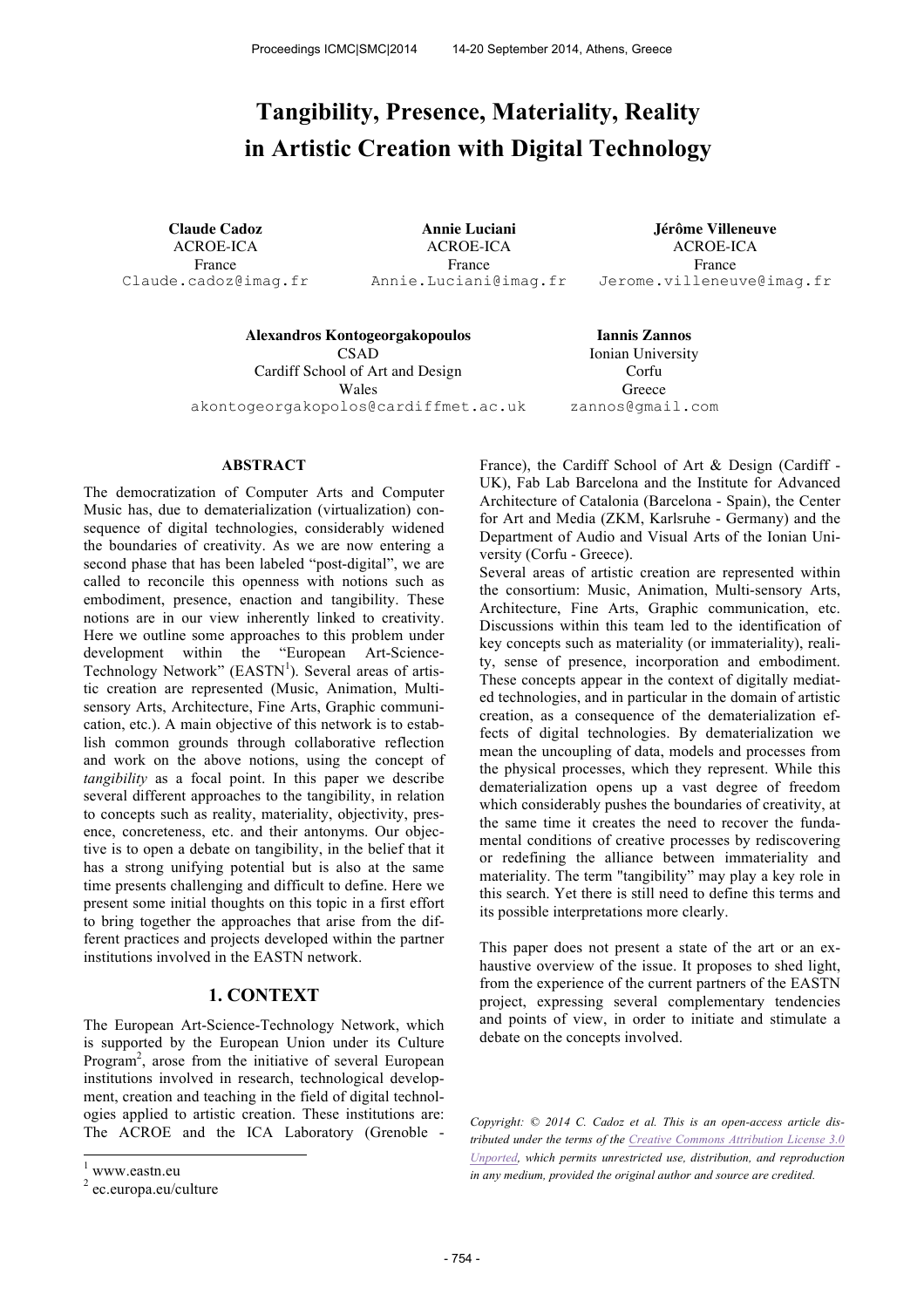# **2. TO BE OR NOT TO BE … "TANGIBLE"**

#### **2.1 Human – Computer – Environment interactions**

Our proposed starting point is the proposition that digital technologies deal with information, not with matter in a physical sense. While information requires physical media to be created, processed, transmitted, stored and preserved, it is regarded as representing something different than these media. In other words, we can consider digital computing devices as belonging to a world of information carried by symbols, "digital symbols" or bits, and processed by operations, boolean operators, applied on these symbols. This makes out the abstract and intangible character of the digital, since "touching" symbols is not possible and lies outside the metaphorical framework of the digital. Even if these symbols and operations are carried by matter (electrons, electric wires, electronic circuits), we can only experience their function and evolution indirectly (if at all). And in order to use them to achieve a predefined goal, we need to apply arbitrarily defined correspondences between the logical / symbolic and the physical / material. The issue of tangibility arises from this condition.

In order to act on the computer, the human has no other means than his/her voice, body, and gestures. Devices are needed in a way to establish links between the physical phenomena produced by voice or by gestures and the symbols of the digital domain.

The use of the results may be of two different natures. It may be direct, involving the human senses. In this case, there is a necessity for devices that establish links between digital symbols and natural perception: the hearing, the sight and the tactilo-proprio-kinesthetic (haptic) senses. It may also be indirect, or more precisely resulting in a physical transformation of something in the human's environment. In this case, the digital phenomena must be linked to devices that control energy in motors (actuators) and engines that act, modify, transform the matter in our environment. And finally – but this cannot be done entirely without the help of the human, that is to say without some links of the first type evoked above – digital processes may be controlled or at least influenced by phenomena of the physical environment. In this case, devices are needed to link the phenomena to the digital symbols. These devices are called sensors. Sensors, display devices and actuators are then necessary and complementary basic components of any system involving computer for human-computer-environment interactions.

The "interfaces" going from human action or physical environment to digital world and from digital world to human senses or to physical world, can be configured in various ways. Some characteristic cases are:

The computer and interfaces can be configured to imitate in all respects the behavior of a physical object, such as a musical instrument or a material object that we can animate. This is the case in the "Multisensory and Interactive Simulation of Physical Objects" presented below. We can say that the computer here plays the role of an "instrument". Strictly speaking, this device is not an instrument in the physical sense since it treats symbols. One could more appropriately characterize it as "metaphorical insttument".

- The computer can act as tool for creating models of a physical environment in order to support creation and manipulation of abstractions. In this case the digital tool is used in a manner analogous to earlier nondigital ones, such as the symbolic techniques that are used for example in mathematics to solve equations or to perform calculations. Graphical programming environments as well as WIMP based software are commonly used as interfaces for this type of use. This type of tool can support and stimulate work on the conceptual level by providing different types of graphic representations as well as the possibility to manipulate those representations in order to configure them. In contrast to the first configuration described above, this case here cannot be metaphorically compared to an "instrument" for direct interaction with the senses, but is more akin to a tool for representing abstractions and manipulating these representat ions that accompanies and supports thinking about these abstractions.
- In a third case, physical objects can be equipped with sensors and actuators to create self contained systems with their own properties and behavior, with which the human may interact. The sensors and actuators being connected to the computer are respectively inputs and outputs to and from digital processes. An underlying limitation of this configuration is that only the interface is tangible, while the processes and concepts that are specified and controlled remain hidden.
- A further case, can be represented as a virtual world built inside the computer superimposed to the real world through specific visual display devices. These to see the real and the virtual worlds at the same time while actions are detected in relation with someone position or movement in the real world and then used to create or modify the virtual one. This is called "Augmented Reality" (see for example [1][2]).
- And finally, the computer can control motors and various actuators of machines and devices acting on the real physical world and even transforming it. Here, by involving robots, machine-tools, milling machines, multi-axis CNC machines and others, or 3D printers and plotters, the computer is used to act on or to transform the physical world, but also to build sophisticated objects that can then be used as instruments, tools, parts of machine, etc. and interact with human, computer or the both.

These examples, can be classified into two groups, which are in a symmetrical relation to each other: The first is related to the science and technology of Human Computer Interaction, including technologies of Virtual and Augmented Reality. In this situation, the human is "real" and is interacting with the computer, which then is an "artificial world". The second is related to Robotics and Artificial Intelligence, where we can say that the computer is placed on a par with the human and plays a role, with increased functionality and performance, comparable to that of an "artificial human" interacting with the environment. These two complementary groups are pro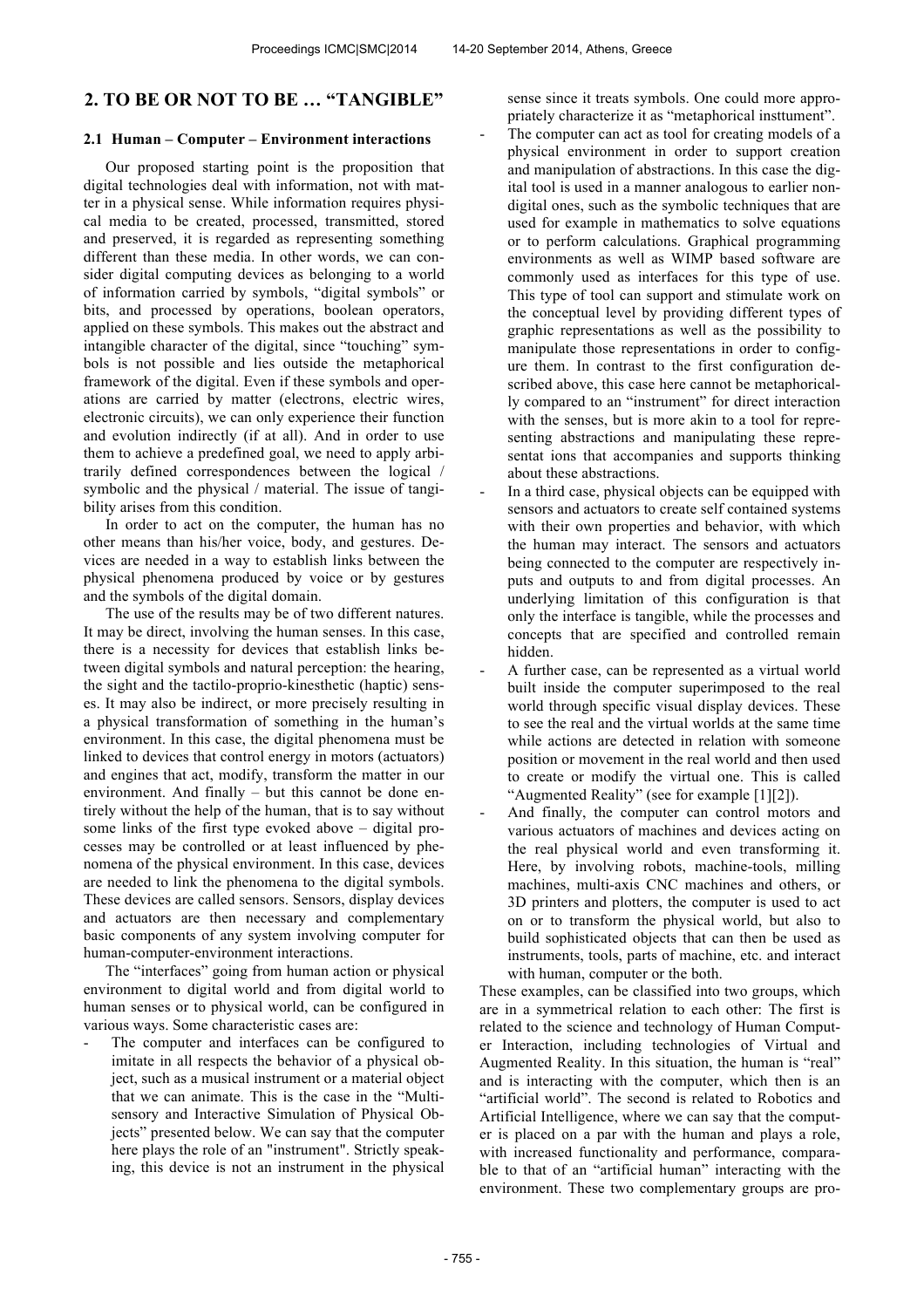posed here as the two main metaphors for the analysis of man-computer-environment interactions in the present context.

We can summarize this as a triangular system between human, computer and physical environment, and with the three kinds of resulting interactions. Even if the effective and various situations involving computers are generally more complex, we can say that they are always understandable as more or less complex networks made of this basic mesh. And then we have here the global frame to approach and discuss the question of Tangibility.

# **2.2 A cloud of terms and concepts**

## *2.2.1 Tangibility*

In its simplest sense, tangibility is the property of an entity to be accessible to the sense of touch. This indicates two aspects: touch is perception, but also action. The sense of touch develops in the action of touch. In order to perceive the shape of objects, their weight, their texture, the way in which they can be shaped or deformed, we must interact with them. The "pure" Touch is a borderline case and very reduced sense.

But there is also a broader sense. Figuratively, in common usage, a thing is tangible if it is real, not only imaginary, if it is defined and not vague or elusive. In the legal field, a property is tangible if it has an actual physical existence, as real estate or chattels, and therefore capable of being assigned a value in monetary terms.

In the domain of Human Computer Interaction, the term Tangibility appeared at the end of the 1990's in the expression "Tangible User Interfaces". In their paper, Ishii and Elmer [3] introduced the notion of "*Tangible Bits",* allowing users *"to grasp and manipulate bits (…) by coupling the bits with everyday physical objects*". This is of course a metaphor since, as said before, bits are not objects but symbols. It is important to see here that, (i) this is the everyday physical object that is tangible, not the bits, (ii) this object is not "coupled" with bits, but a (reduced) part of its properties and movements are detected (thanks to sensors) and used as input of the computer.

## *2.2.2 Reality, Materiality, Objectivity, Presence, Concretnesse, etc.*

The term "Tangibility" is attractive because it is clearly an expression of a need that is not satisfied with the computer. But beyond the "buzz-word" there are important questions, and because it is polysemic it is rich and promising. It is sufficient, to give an idea of its richness, to mention some elements of the "cloud" of words to which it is often associated. A simple list of terms appearing as synonyms, and a list of opposing pairs of antonymic words, allows getting an idea.

Reality, materiality, objectivity, presence, concreteness, just to name a few, are often encountered as synonyms. But it is easy to note that they are not equivalent. For example, one thing can be real (a feeling, an emotion, suffering or joy) without being material or concrete. One thing may be present, or at least may seem present, without being real: the successful synthesis of a digital sound, for example the sound of a vibrating string with a physical modeling simulation may give the feeling, or even the certainty that a string is present where we listen to the sound, while there is no corresponding physical reality. But perhaps the term "re-presentation" (to present again) is more convenient here!

It is also interesting to place each of these terms in front of those who are supposed to be their antonym. We can then discover some inherent semantic difficulties. For example, "subjective" is not necessarily synonymous with "non-objective"! And of course, crossing of couple of terms sometimes is completely meaningless: for example, "non-material", as antonym of "material", is not equivalent to "abstract" as antonym of "concrete".

It is also interesting to consider some pairs of terms, associated in some expressions, where we cannot determine if they are mutually qualifying or are antonyms. The most dramatic example (as one of the authors has shown in his book "Réalités Virtuelles" [4] is "Virtual Reality" itself. It is indeed impossible (because the two uses exist) to determine whether the virtuality is here a qualifier of certain realities or if it is used as an antinomy of reality. In this case, this expression is an oxymoron, i.e. an expression which is contradictory in itself, something like "to be AND not to be" at the same time!

#### *2.2.3 Enaction*

It is now well understood that action generally goes with perception (and in numerous case is impossible without perception) and conversely, that perception needs almost always action. It is obvious for the gestural channel, which is both a channel for acting and sensing (by the touch and the tactilo-proprio-kinesthetic, TPK sense) and more, that the TPK sense is intrinsically an actionperception loop [5]. This is a reason why we can say that the "touch" is enactive. But the enaction concept [6, 7, 8] is wider: It concerns not only the intimate touch loop, but also, at different scales, the loops involving gestural action, auditory perception, gestural action and visual perception, gestural action and multisensory perception.

The enaction concept is then totally relevant in the discussion about tangibility.

Thus, we must admit that the concept is rich and complex and that it is not possible to give an initial unambiguous definition. The meaning of "Tangibility" is a work in progress, under the large and recent development of digital technologies. We propose in the next section to try to "make this notion more tangible" by providing several specific insights based on the works of different teams and institutions, some on them being in relation with the present EASTN network.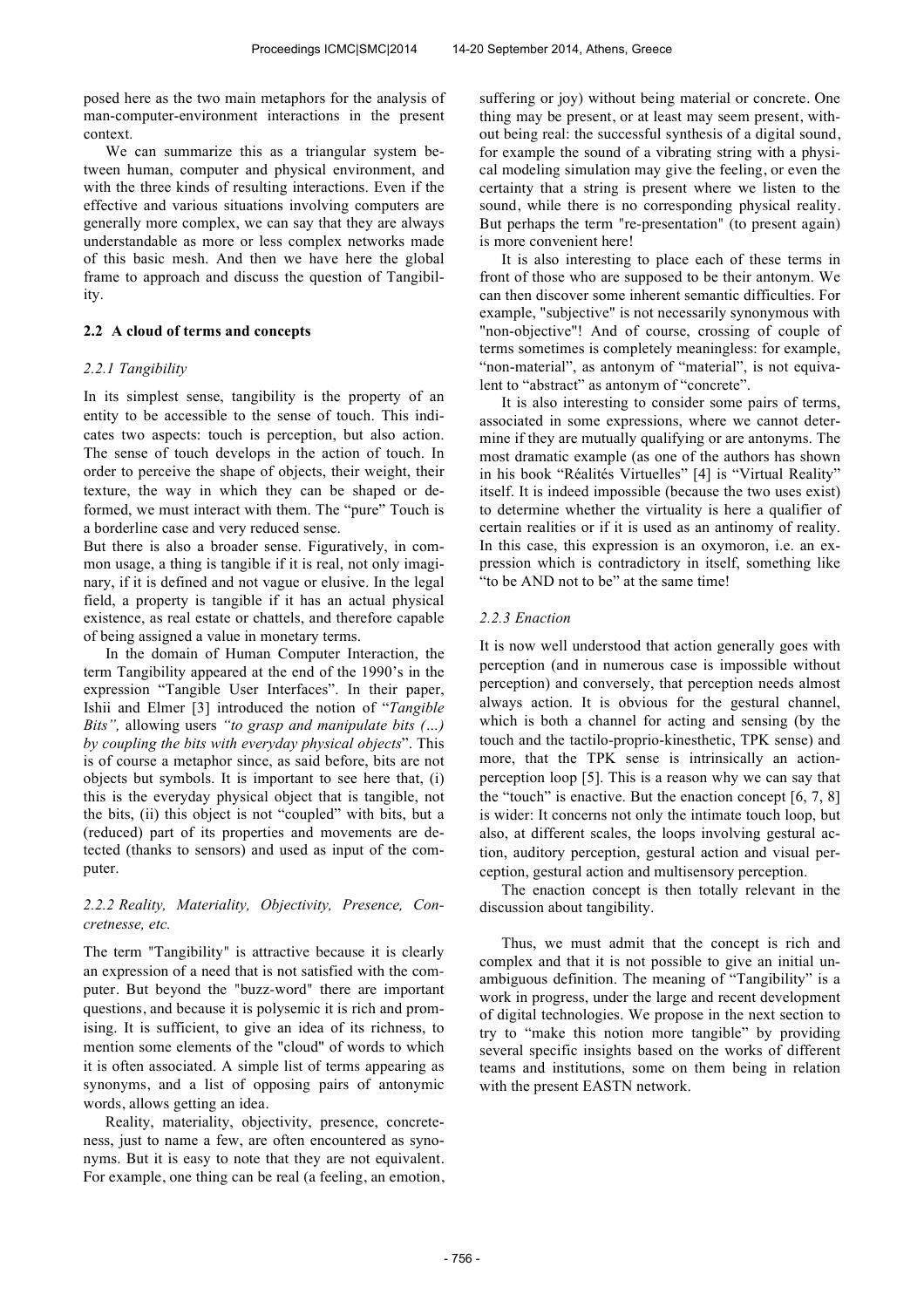# **3. DIFFERENT APPROACHES TO TAN-GIBILITY**

# **3.1 Simulated matter – Evoked matter**

#### *By Annie Luciana –* ICA Lab *– Grenoble Institute of Technology (France)*

In [9] Annie Luciana introduces the term of "simulated matter" as a new field to be explored by artistic creation. She showed that, since the first phase of real phenomenon observation or capture aiming to digitally represent it, a substantial reduction occurs: only specific aspects of this phenomenon, those that can actually be captured or analyzed according to specific fields of science, are selected and represented: for instance, the audio signal, the 3D spatial form, the displacement of a body into space, etc. This remark seems obvious. But it means no less than all other properties involved in the phenomenological experience of the human being in its relation with the real world were lost. Among them, a crucial one is the "physical matter", out of which things are made.

Beside, the very new expansion of the possibilities open by digital instruments, they dramatically shared a common property that is "*an absence"*, and an absence of what? "*The true absence of the physical matter*", as exemplified by most of 3D shape modeling software or by most of Digital Musical Instruments.

When going back from real world to perception and sensitivity by means of "re-sensorialization", this "*physical matter lost*" leads to two opposite tracks:

One can rematerialize 3D forms thanks to a real physical matter, as done in industrial processes such as Computer Aided Design and Manufacturing and its wide popularization through FabLabs trends. We can speak of "shaping", i.e. a mapping process of the virtual dematerialized 3D shape onto a real physical matter. This is usually done using robots to shape a given physical matter with virtual shapes. No doubt that such processes enable to considerably enlarge the variety of shapes that can be produced "by ourselves" and are a new support for artistic creation linking imaginary virtual shapes and tangible experiences of them.

Another is to integrate the modeling of a physical matter itself within the virtual objects design process. In this case, the matter is virtual, digitally simulated, and processes of sensorialization are then required which necessarily introduce: the virtual matter gestural perception, allowing to manipulate it as if it is real by the means of adequate haptic feedback systems; the visual perception of the behaviors of this virtual matter, rendering as precisely as possible dynamic properties; and the auditory perception of the acoustical matter behaviors. Here is the notion of "simulated matter", shifting the virtual digital process from "*what is this thing*" to "*in what is this thing*". However, in such a case, going back to physical matter is, if not impossible, terribly limitative, stamping such process as very different to the materializing process adopted in the first track presented above.

The philosophical arguments for the benefit of the concept of "simulated matter" are two. First, A. Luciani shows in [9, 10, 11] that just a little drop of simulated matter enables to strongly evocate its materiality and, that it is not necessary to model this matter with a total physicist realism to trigger the sense of tangibility and of believability of a possible real thing. Just a kind of "thingy" is sufficient, the question being how can we discover it? Within the technical question of "simulated matter" is nested another concept, more in the field of cognition, called "evoked matter": what could be the minimum of evoked matter able to trigger the sense of believability of virtual artifacts? What could be the nature of haptic sensorialization – and more multisensory rendering - to render cognitively tangible something that it is objectively dematerialized? From what elements can we speak about "cognitive tangibility" instead of "real tangibility"? Many exciting questions that the technological as well as cognitive research will allow us to discover.

Secondly, behind this question, is the central concern for artistic creation which is of the modeling process, in other words in the discovery, the writing, the composition processes, etc. A. Luciani then assumes in [10] that the notion of "simulated matter" and "evoked matter" truly opens very new ways for artistic creation, as it allows at the same time to rehabilitate the necessity of the tangibility supported by the feeling of "in what is this thing" with the infinity of the space of the virtual simulated matter, which can become a feature to be written, modeled, composed.

# **3.2 Multisensory and Interactive Simulation of Physical Objects**

#### *By Claude Cadoz –* ACROE *– Grenoble (France)*

The computer is used in this approach of the ACROE-ICA Lab. in Grenoble, as a means to simulate the physical world in such a way that the human can interact with this virtual world in the same way as with the real world. If we focus on particular objects like instruments or tools for artistic creation (music, visual arts, etc.), this leads firstly to introduce devices that allow to establishing links between the gestures and digital symbols, and at the same time devices that establish links between digital symbols and hearing, sight, perception by the fingers, the hands and the body. The interaction through the gesture, which allows both emitting and receiving of information, requires special devices, which are today called gestural force feedback systems. It also requires dedicated devices to elaborate acoustic phenomena and also visible phenomena from digital electronic phenomena. They are digital / analogue converters followed by loud speakers, visual display devices, etc.

It is also necessary to program the computer to calculate, as a result of the gestural actions and with the required speed, digital sequences corresponding to mechanical, acoustic and visual phenomena. Moreover, these calculations must be achieved in such a way that all resulting perceptible phenomena behave exactly like in the case of a real physical object. This object may be defined according to a real existing object, but it may also be a chimera.

This approach is the subject of the work of ACROE and ICA laboratory (Grenoble Institute of Technology) for several decades. The recent developments in this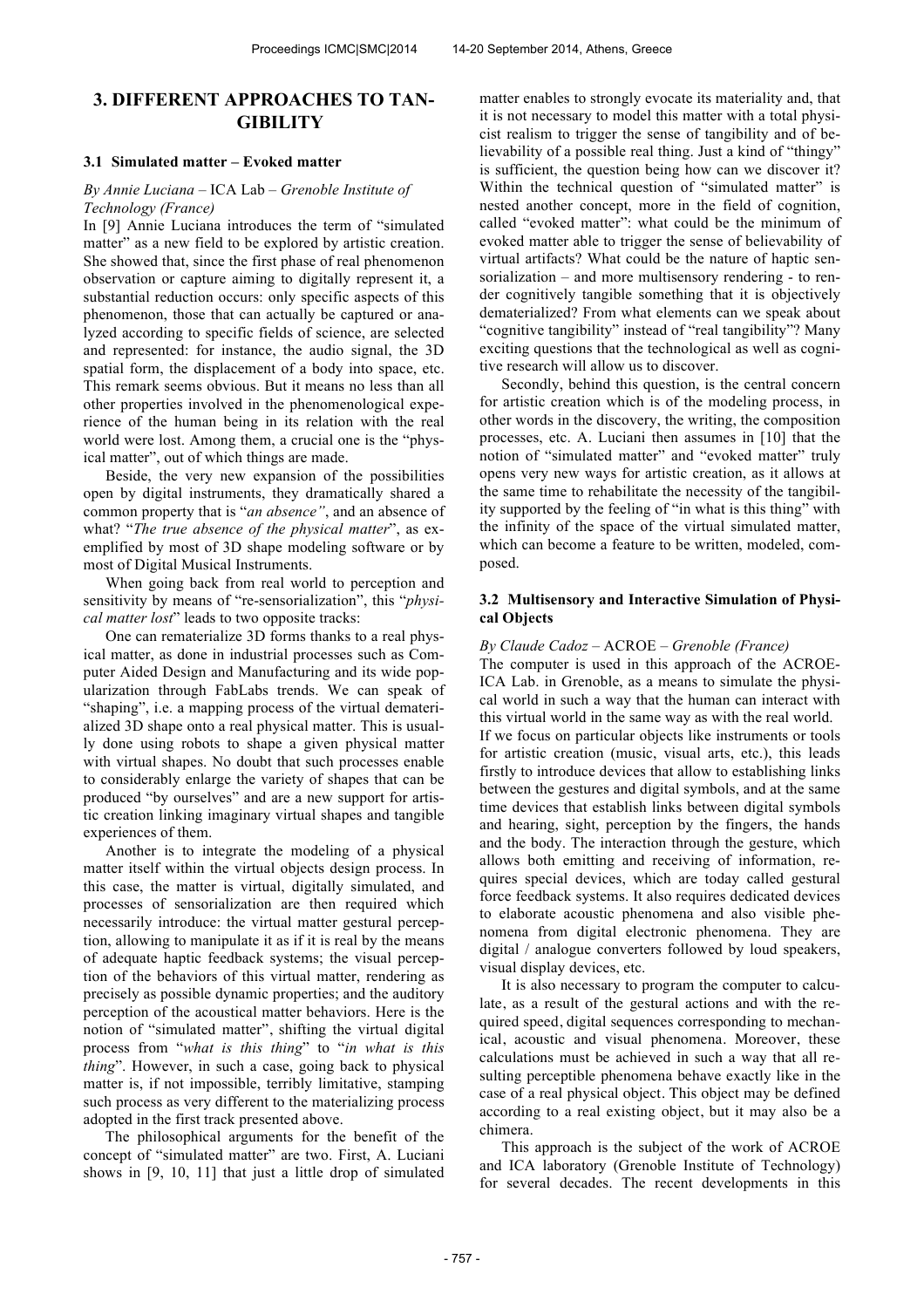approach put together high performance force-feedback devices developed by ACROE-ICA (the *Gamma Console*©, a force feedback system with 24 degrees of freedom) and the GENESIS environment for creating models in the CORDIS-ANIMA language, to simulate and to play them in real time [12, 13, 14, 15].

In this situation, it is legitimate to speak of tangibility if we consider the elementary meaning of this word, which is to "touch" the things. Indeed, using a forcefeedback device, we actually touch matter: the one of the mechanical part of the device. Nevertheless, what is real and material is the device, but not the "object" with which we are interacting in this multisensory way. Actually, this object doesn't exist. However, what is very important here, since it is in fact the principle and the objective of this approach, is that we have the sensation of presence of this virtual object. For example, when we simulate a vibrating string that we pluck with a simulated plectrum through a force-feedback key, producing then the sound, the moving image and the haptic feeling in our fingers, we have the conviction that the object is here, is present here.

The next question may then be: why is this important? What's the point?

In fact, when we are confident that the object we have in front of us is real, that it is not only something coming from our imagination, then we are willing to consider it as a means, a tool that will help us to objectify and to express precisely our thoughts and our imagination for others. This is the way in which we behave with real instruments: as objects that are external to us and through which, when we play, we can create expressive sounds.

It is under these conditions of reality and materiality that the instrument can become a kind of organic extension of us.

The principle of Multisensory and Interactive Simulation of Physical Objects is then to try to implement all conditions, whereas we are interacting with a dynamic system of symbols, to procure the conviction that we are interacting with a real object.

This is not easily achievable. Indeed, if the conditions of interaction with the system are too abstract, too far away from what our gestural bodies and our sense organs are used to treat, that is at a minimum concrete physical phenomena directly producible by our gesture or perceivable by our senses, this incorporation, this embodiment does not happen, and the relationship with digital objects becomes totally different or incompatible with the finesse and richness that are necessary for expressiveness and sensitivity.

And finally, what emerges from this is that the sense of presence is not obviously related to reality. A subtle science is: how, using artifacts, to give the feeling of presence or the belief that what is in front of us is real, even if it is not true, allowing then in particular an embodiment, this last being at its turn so important and so necessary in a certain (large) part of the (artistic) creation process?

Another word can be introduced in the discussion: *Objectivity*. It was implicit in the previous arguments as soon as we said that we need to be sure that what we are confronted with is not only from our imagination, is not purely *subjective*. In order to get this, a first strategy of our cognitive system is to verify a permanency of the things while we are changing and acting ourselves.

So by comparing our voluntary actions and what varies and what remains invariant in the phenomena that we perceive in consequence of our actions, we can conclude that we have or not an object, in front of us, in an environment which is objective. This is what the Virtual Reality has achieved at its beginning (in the 1990's) in particular with the first immersive 3D visual displays, associated with 3D body movements sensors (head-mounted screen for example). While the person is moving, the computer recalculates the 3D scene in order to give to the observer the feeling that this scene is outside of him (objective) and that he is moving inside it.

In such a situation, even if the sense of presence is highly increased when we use gestural devices with force feedback, these devices are not absolutely necessary.

A large number of other strategies, often much more simple, can work very well. For example, it was already the case with the simple technique of perspective in classic drawing and painting. What is working here is a specific consistency inherent to the visual *stimuli* that map with those we would have in front of a real scene. If we accept to speak here yet of tangibility, we must consider that to touch the matter is not always necessary for it.

In fact, in the works of ACROE-ICA and in particular with the GENESIS software environment for musical creation, such sensory consistency is used, or more generally the paradigm of "physical metaphor". In the part of the user interface used to build the virtual objects, we allow to do this through a direct graphic manipulation of the components of the physical model on the screen. The screen is then a metaphor of a physical worktable.

Despite the fact that, in this case, there is no touch, it is this kind of "tangibility" which allows supporting and stimulating the conception, creation and construction of these "objects".

# **3.3 Designing and Making Digital/Physical Things by Physical/Digital Means**

# *By Alexandros Kontogeorgakopoulos –* CSAD *(Cardiff School for Art and Design) – Cardiff – Wales.*

The world of fabrication and digital arts are nowadays easily combined and mixed through the digital fabrication revolution and the digital computation revolution [16]: in the same moment and place we can design and build the physical object, the hardware, the software and through transducers (sensors and actuators) link the physical and the virtual world dynamically. Our belief is that the digital artists should be exposed in the physical and virtual world simultaneously. Our aim is to bring the virtual even closer together with the physical workbench.

Particularly Cardiff School of Art and Design (CSAD) strongly emphasizes and celebrates the fact that the artist (and designer) is able today probably for the first time in history to easily design, fabricate and experience simultaneously physical systems and virtual systems with the help of computer tools. Digital fabrication gives access to everyone to design and produce tangible objects. Machines for personal digital fabrication include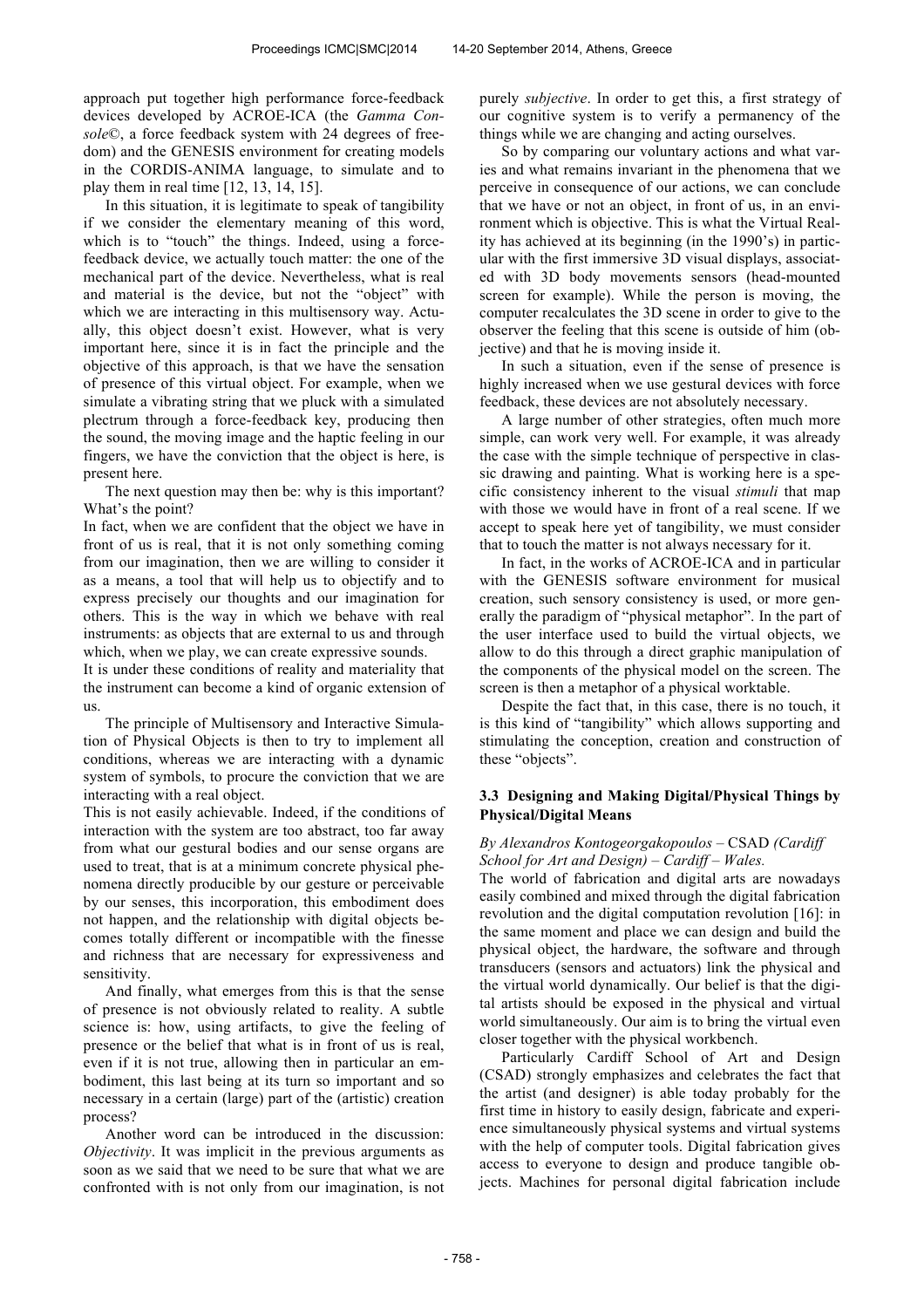CNC milling machines, laser cutters, 3D printers and plotters. Digital fabrication laboratories (from specialized workshops to the widespread Fab Lab network $\overline{3}$ ) facilitated significantly the bridge between the tangible and the intangible. Therefore the concept of tangibility is deeply related to the harmonious combination of bits and atoms in the artistic work and in the workflow: how (what and why) we make physical things digitally and how (what and why) we make digital things physically. The passage from data to things and from things to data can open up many new possibilities in artistic creation with digital technology. An interesting research, which employs digital fabrication technologies for the design and the fabrication of acoustic instruments, is the 3D printed flute [17]. Another project, which combines both 3D printed wind instruments augmented with electronic sensors and visualization algorithms, is *The God Article* project [18]. An interactive composition is currently under development by Alexandros Kontogeorgakopoulos which uses the idiosyncrasies of both the physical and the digital part of the developed wind instrument. Other examples of CSAD's creative and research projects so far are related to active haptic interactions (touch immaterial things), augmented realities (see immaterial things), sound synthesis (listen to immaterial sounds) and digital fabrication (make material things digitally) [19].

We believe that materiality and virtuality will converge in our near future (if they have not converged yet!) and therefore a different concept about tangibility will emerge. It is the artists and designers roles to explore creatively through their work the interactions we have as humans with digital and physical objects, gain a sensory understanding of how code and matter can be formed and manipulated by the creative mind and the skillful hand and what tangibility means in our society today. The Fab Lab movement introduced by Neil Gershenfield [16, 20] is not only a revolution related manufacturing and personal fabrication but also a means to rethink about tangibility in the digital arts.

## **3.4 Immediacy - intimacy and manipulation – Extension of the Tangibility metaphor**

*By Iannis Zannos* – Ionian University *– Corfu – Greece.* Considering the sense of Tangible as that which can be perceived through touch, and that which can be touched, it is possible to identify two aspects which distinguish the idea of tangibility from concepts related to the other senses. These aspects are: "immediacy" (or "intimacy") and "manipulation".

The first aspect, immediacy or intimacy refers to the fact that the sense of touch relies on immediate physical contact with the perceived object, as opposed to senses such as hearing, vision or smell, which connect to the object via an intermediate medium/channel over distance. In that sense, tangibility gives us the most intimate experience of an object. Analyzing this further, one observes that experiencing objects through touch requires a different type of focusing of attention than with other senses. To know an object through touch involves active explora-

 $\overline{a}$ 

tion of the object over time through physical movement. While vision and hearing also involve time and active focus of attention, the type of attention and the rate of flow as well as the type of information received through these senses is different than that of touch. Thus, an objective of research in tangibility is to specify these differences in greater detail and to characterize the type of information as well as the flow mechanism for receiving that information through the different sense channels.

The second aspect, "manipulation", is one in which perhaps tangibility distinguishes itself most strongly from all other modalities of the senses. Touching is our primary means of effecting changes on objects in our environment. Also, touching is the only modality that works equally in both directions: the same action of touching is at the same time an input and an output act. By comparison, the other sense channels require different means for input (hearing of sound through the ears, seeing through the eyes) and output (creating sounds through voice or other means, displaying objects visibly).

Both this and the fact that touching involves direct physical contact give tangibility a clearly prominent status among other modalities with respect to immediately affecting objects in our environment. Consequently, when looking for metaphorical extensions of tangibility as a concept, the characteristics of immediacy and manipulation provide a potent frame of reference, or a clearly perceptible point of departure.

Two approaches are proposed here to explore these metaphorical extensions.

One is by substituting through other, indirect, means for the aspects of tangibility that are lacking in other media, as is done for example in manipulation of virtual objects through gestures. The other one is to strive to imitate or create the characteristics of the tangible mode of operation in modalities that are essentially far removed from the realm of tangibility. This can mean many things. For example, it may be valuable to try and develop modes of operation on virtual programming objects in code that are as immediate as possible in their effect, and that allow one to manipulate the structure of objects as directly as possible. Detailed knowledge of the way that tangible media work can thus leads to new ways of interacting with the intangible.

Another way can be to strive to imitate or impart the (subjective) sense of the tangible through other means, in other words, to use sound or images to express experiences that belong to the realm of the tangible. The approach outlined above involves a combination of analytical, empirical and experimental/constructive activities that complement each other. If there are any new paradigms waiting to be discovered in the realm of tangibility, these can best be sought through concerted efforts.

# **4. CONCLUSION**

The above presentations describe different approeaches and thoughts on the notion of tangibility. A convergence of concerns is discernible, centering on the need to combine the versatility and freedom of digital technologiese, with the immediacy and physicality of tangible interfaces. This can otherwise be described as the need to combine

<sup>3</sup> https://www.fablabs.io/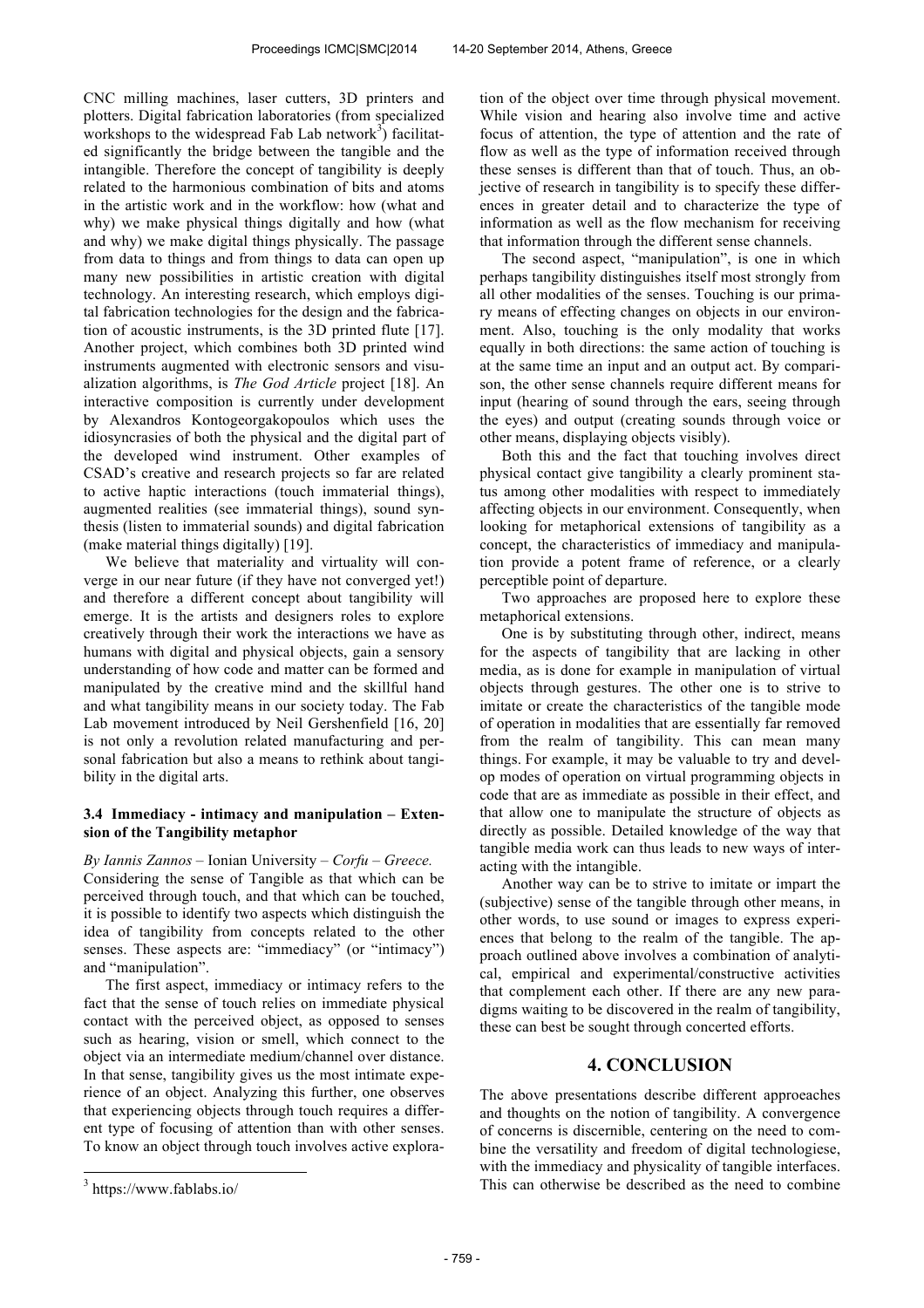virtual/symbolic/intangible with real/physical/tangible aspects. This short and incomplete overview outlines various attempts to achieve this "coming back". Each of them can be characterized by, the nature, the meaning, the mode of combining the relation between the world of physical objects or objective phenomena and the world of digital symbols.

For instance, in the multisensory and interactive simulation of physical objects, there is a cognitive reference to the real world and the real matter, a digital modeling of this reference in the computer, and a "come back to reality" through digital to physical transducers and in particular the bidirectional transducers in the case of gesture.

At the other side, in designing and making digital/physical things by digital/physical means, there are two purposes. One is simply to go from the digital world, whatever the way in which it is built, to real and true material objects (made of atoms) that can be used as our ordinary objects, our tools, or even our houses. This was the purpose and the function of the first CNC machines. The second purpose is to try to dissolve the boundary between the digital world and the physical world.

This raises in a certain way the same key question as the physical objects simulation, which is, "*is it actually possible?*"

In the extension of the tangibility metaphor, there is a third purpose, which may combine with the previous in many ways, which is to try to give to entities which are not real, not concrete, even purely symbolic, the status and the "presence" of real or material objects that we can manipulate.

Pushed to the extreme exaggeration for the sake of argument, it raises a very interesting and intriguing question: "*is it possible, and to what extent, to "touch" and "feel" abstractions?*" Or, conversely, "*is an abstraction not precisely characterized by the fact that it cannot be touched or felt?*"

#### **Acknowledgments**

The EASTN project has been funded with support from the European Commission. This publication reflects the views only of the author, and the Commission cannot be held responsible for any use which may be made of the information contained therein'

#### **Endnotes**

• ACROE (Grenoble - France), well-known as a pioneer in physical modeling for artistic creation and in design of force-feedback gestural devices and multisensory real-time simulation platforms, aiming to turn the computer into a true instrument for artistic creation. AC-ROE has also developed several computer environments for artistic creation, in particular GENESIS for computer music and MIMESIS for animated image.

• ICA Lab. (Engineering for Artistic Creation Laboratory, Grenoble - France), created at Grenoble Institute of Technology (GIT) in 1999. It is, in partnership with the ACROE, in charge of research on science and technology of artistic creation in music, animated image and multisensory arts. It is also in charge of academic teaching through the Art Science and Technology (AST) master degree's and the AST platform.

· Cardiff School of Art & Design<sup>4</sup> (CSAD), first opened in 1865 as Cardiff School of Art is today part of Cardiff Metropolitan University. It is one of the oldest Art Schools in the UK and its undergraduate and post graduate courses includes Fine Art, Ceramics, Artist Design Maker, Textiles, Illustration, Graphic Communication, Product Design and Architectural Design and Technology. CSAD is a lead partner in the Wales Institute of Research in Art and Design and it is part of the Fab Labs collaborative global network as Cardiff Fab Lab.

• Fab Lab Barcelona<sup>5</sup> – Advanced Architecture of Catalonia<sup>6</sup> (Barcelona - Spain) is a cutting edge education and research center dedicated to the development of architecture capable of meeting the worldwide challenges in the construction of habitability in the early 21st century. It is one of the leading laboratories of the worldwide Fab Labs network, gathering innovative workshop equipped with small-scale and large-scale, traditional and digital, fabrication tools.

• The Center for Art and Media<sup>7</sup> (ZKM) in Karlsruhe holds a unique position in the world. Its work combines production and research, exhibitions and events, coordination and documentation. ZKM's Institute for Music and Acoustics (IMA) is a creative hub that aims at developing new technologies in digital music such as the Klangdom, a unique 43-channel loudspeaker, and its driving software, Zirkonium. IMA also supports the creation of new compositions through artist residencies, production support and by organizing a series of concerts open to the general public.

• The Ionian University (IU) in Corfu, involves two of its departments, combining education, research and production, in this network. The Department of Audiovisual Arts (AVARTS), specialized in interactive digital arts of sound and image, photography, audio and visual design. The Music Department, which focuses with the EPHMEE (Electroacoustic Music Research and Applications Laboratory) on the study and production of original work within the field of sonic art and technology.

#### **5. REFERENCES**

- [1] R. Raskar, G. Welch, H. Fuchs, "Spatially Augmented Reality", *First International Workshop on Augmented Reality*, Sept 1998.
- [2] B. S, Greenhalgh, C, Reynard, G, Brown, C and Koleva, B. "Understanding and constructing shared spaces with mixed-reality boundaries". *ACM Trans. Computer-Human Interaction*, 5(3):185–223, Sep. 1998.
- [3] H. Ishii, B. Ullmer. "Tangible Bits: Towards Seamless Interfaces between People, Bits, and Atoms", *in Proceedings of Conference on Human*

j

<sup>4</sup> cardiff-school-of-art-and-design.org

www.fablabbcn.org

 $6$  www.iaac.net

<sup>7</sup> www.zkm.de